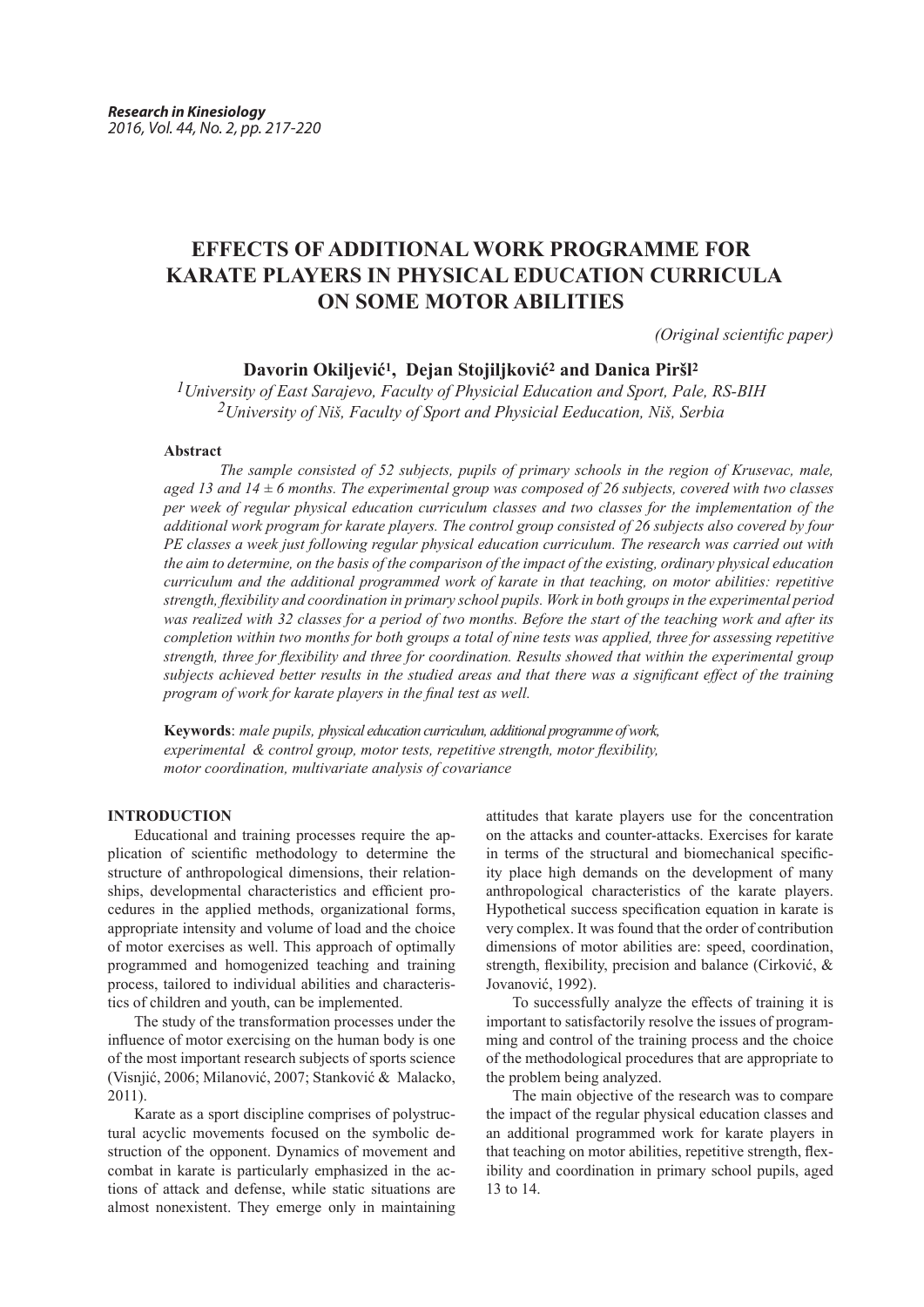#### **METHODS**

The population from which the sample of 52 subjects was taken, was made up of primary schools pupils in the region of Krusevac, male, aged 13 and  $14 \pm$ 6 months.

From such a defined sample two subsamples were formed. The first subsample consisted of 26 subjects attending two classes a week of regular PE curriculum classes and two more classes for the implementation of the additional work program for karate players. The second subsample was also composed of 26 pupils. Subjects attended four classes a week just following the regular physical education curriculum classes. The first subsample represented the experimental group and the second the control group. Research work in both groups lasted for two months, and during that period both groups realized each 32 classes in the experimental period.

Before the start of the teaching work and after its completion after two months, in both groups the tests for assessing the repetitive strength, flexibility and coordination were applied.

To estimate the repetitive strength following te-sts were applied: trunk lifting on the Swedish bench (MD-TK), mixed pull-ups (MMZG) and squats (MČUČ). To assess flexibility following tests were applied: a deep forward bend on bench (MDPK), straddle split (MSPA) and shoulder test standing with a bat (SMEs); for the evaluation of coordination following tests were applied: agility in the air (MOKV), coordination with the bat (MKOP) and agility on the floor (MOTL). The tests were selected based on the instructions and recommendations of Kurelić et al., (1975).

The data obtained from the applied tests at the beginning and at the end of the experimental period were analyzed by the method of multivariate analysis of covariance.

Work in the experimental group involved in the additional program for karate players was based on the use of motor exercises for developing of coordination skills so that movements could be applied effectively, in a technically perfect manner and very fast. Primarily, it was agility (the ability to quickly change direction and mode of movement), the speed of performing complex motor tasks, the ability to quickly perform complex movements of arms and legs, speed of learning new motor tasks and the coordination of the whole body. These abilities enable rapid movement, quick change of positions and guards, changing the direction of movement, performance of the combined structure of movements, strikes and blocks, simultaneous moving and striking or blocking strikes, and all of these make successful mastering of karate techniques.

Investigation of the efficiency of the regular physical education teaching in the control group was realized

*Table 1. Multivariate analysis of variance between the corrected arithmetic means of the experimental and control groups in motor abilities*

| Wilks' Lambda | Rao's R                                                                                                              |      |
|---------------|----------------------------------------------------------------------------------------------------------------------|------|
| 198           | 10 19                                                                                                                | .000 |
|               | Legend: Values of Bartlett's test (Wilks' Lambda), Rao's R-approximation (R Rao's) and the level of significance (Q) |      |

| Motor tests                                                                          | Groups               | Mean             | F-relation | Q    |  |  |
|--------------------------------------------------------------------------------------|----------------------|------------------|------------|------|--|--|
| <b>MDTK</b>                                                                          | EK<br>K <sub>O</sub> | 19.30<br>16.60   | 6.84       | .000 |  |  |
| MMZG                                                                                 | EK<br>K <sub>O</sub> | 15.40<br>13.90   | 5.20       | .000 |  |  |
| MČUČ                                                                                 | EK<br>K <sub>O</sub> | 22.80<br>16.10   | 7.12       | .000 |  |  |
| <b>MDPK</b>                                                                          | EK<br>K <sub>O</sub> | 40.30<br>32.20   | 5.86       | .000 |  |  |
| <b>MŠPA</b>                                                                          | EK<br>K <sub>O</sub> | 149.50<br>145.60 | 3.67       | .031 |  |  |
| <b>MISP</b>                                                                          | EK<br>KO <sub></sub> | 74.20<br>83.50   | 6.62       | .000 |  |  |
| <b>MOKV</b>                                                                          | EK<br>K <sub>O</sub> | 12.40<br>15.80   | 5.88       | .000 |  |  |
| <b>MKOP</b>                                                                          | EK<br>KΟ             | 11.00<br>15.60   | 5.71       | .000 |  |  |
| <b>MOTL</b>                                                                          | EK<br>K <sub>O</sub> | 29.40<br>33.20   | 2.92       | .071 |  |  |
| Legend: arithmetic mean of the experimental group (Mean (EK), arithmetic mean of the |                      |                  |            |      |  |  |

*Table 2. The significance of differences between the corrected arithmetic means of the motor variables of the experimental and control groups of pupils using analysis of covariance*

control group (Mean (KO), value of F-test (F-ratio) and the level of significance (Q)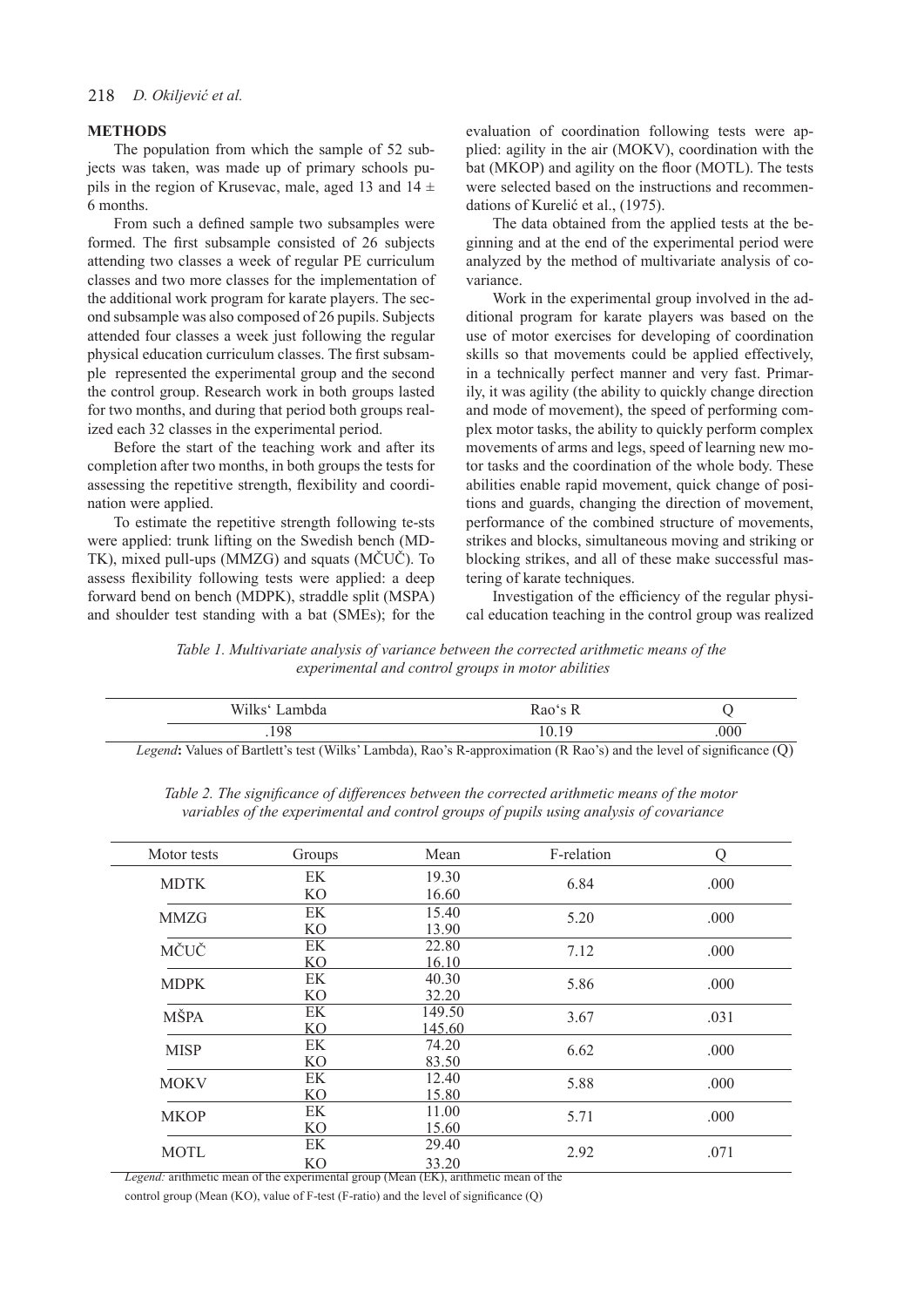on the basis of the implementation of the existing PE curriculum proposed by the Ministry of Education of the Republic of Serbia for a defined age of the pupils in this study. The structure of teaching programs in this group had largely a transformational character for the development of the anthropological characteristics and the increase of the level of technical and the tactical knowledge.

### **RESULTS**

Table 1. shows the results of the multivariate analysis of variance between the experimental and control groups, indicating that there was a statistically significant intergroup difference in motor abilities, having in mind that Wilk's lambda is .198, which by Rao's F-approximation of 10:19 gives significance of differences at the level of  $Q = .000$ . Accordingly, in the applied system of motor abilities of the subjects a statistically significant differences were determined.

Table 2. shows the univariate analysis of variance of the motor abilities tests by comparing the results of the arithmetic means of the experimental and control groups in the final measurement. The coefficient of Frelations and their significance (Q) allow to state that in seven motor tests a statistically significant difference at the level of .01. was determined. In one test (MŠPA) the difference was statistically significant at the level of .05. Only in the test of coordination (MOTL) was the difference not statistically significant

#### **DISCUSSION AND CONCLUSION**

The applied additional work program for karate players in the additional teaching of physical education has contributed to the positive transformation of the tested motor abilities in the experimental group of subjects.

It can be concluded that this program for karate players has induced significantly better results in the experimental group compared to the control group in all the tests, except in one with coordination (agility on the floor - MOTL). The experimental group in the dimension of the repetitive strength (trunk lifting on the Swedish bench (MDTK), mixed pull-ups (MMZG) and squats (MČUČ) has achieved statistically significant better results in all three tests than the control group. Similar to the repetitive strength in dimension of flexibility too significantly better results in the experimental group in all three tests (deep forward bend on bench MDPK) straddle split (MSPA) and shoulder test standing with a bat (MISP) have been achieved. Only in the dimension of coordination out of the three applied tests have significantly better results in two tests (agility in the air (MOKV) and coordination with the bat (MKOP) been achieved.

The results of this study indicate that the experimental group subjects differ quantitatively in motor abilities and that an additional program of work for karate players has induced positive changes in the tested motor abilities and the occurred differences in favor of the experimental group.

Physical education curricula in primary schools according to some researchers (Babin, 1985, Visnjić, 2006; Denmark, and Galić 2002, Malacko and Doder, 2008) usually lacks enough effective exercises to develop skills and qualities that are a basic requirement of the quantitative and qualitative dimensions of the anthropological status of pupils. The PE curriculum is usually planned according to the needs of the average pupils, thus negating the basic biological principles, claiming that pupils differ, both in physical and intelectual potentials. Such an approach to PE teaching has a number of undesirable manifestations in terms of the pupils involvement and progress, because for some pupils teaching contents are too easy and for the others too difficult.

Additional work program for karate players in our research was absolutely appropriate to the anthropological status of the subjects. This was certainly facilitated by the proper implementation of organizational forms of work and methods for the realization of more complex structures of motor exercises. Special attention was paid to correct body posture (arms position, hips direction, knees and feet) and developing a sense and awareness of the position of the gravity center of the body.

In addition, the scope and intensity of the load was in keeping with the age characteristics and functional motor status of the pupils. Load dosage had a gradual and progressive character in the intensity of the load to increase the activity of the central and peripheral nervous system. This was necessary to achieve transmission speed of the nerve impulses to activate the greatest number of motor units and start up of cardio-respiratory system so as to ensure the oxygen transport and aerobic energy process. Justification of the obtained results was confirmed by numerous studies (Sorensen, Zacho, Simonsen, Dyhre-Poulsen & Klausen, 1996; Zehr & Dowling, 1997; Mori, Ohtani, & Imanaka, 2002; Sertić 2004; Milanović, 2014).

Using such an approach with the additional teaching in the experimental group it was achieved for all the mentioned body parameters to be successfully implemented and result in more efficient performance of the karate players' motor tasks.

The results obtained in this study generally point to a need to innovate classes of physical education teaching and introduce some additional work program with exercises which allow for greater intensity of movement body activities so as to improve motor abilities. By all means such programs should be based on the results of some further research, the subject of which would be in line with the subject of this study.

### **REFERENCES**

- Babin, J. (1985). Uticaj nekih motoričkih sposobnosti na tehniku karatea [The influence of certain motor abilities on karate technique. In Croatian.] *Kineziologija, 17*(1), 51-57.
- Ćirković, Z., & Jovanović, S. (1992). *Borenje boks, karate* [Fighting, box – karate. In Serbian.]. Beograd: Fakultet fizičke kulture.